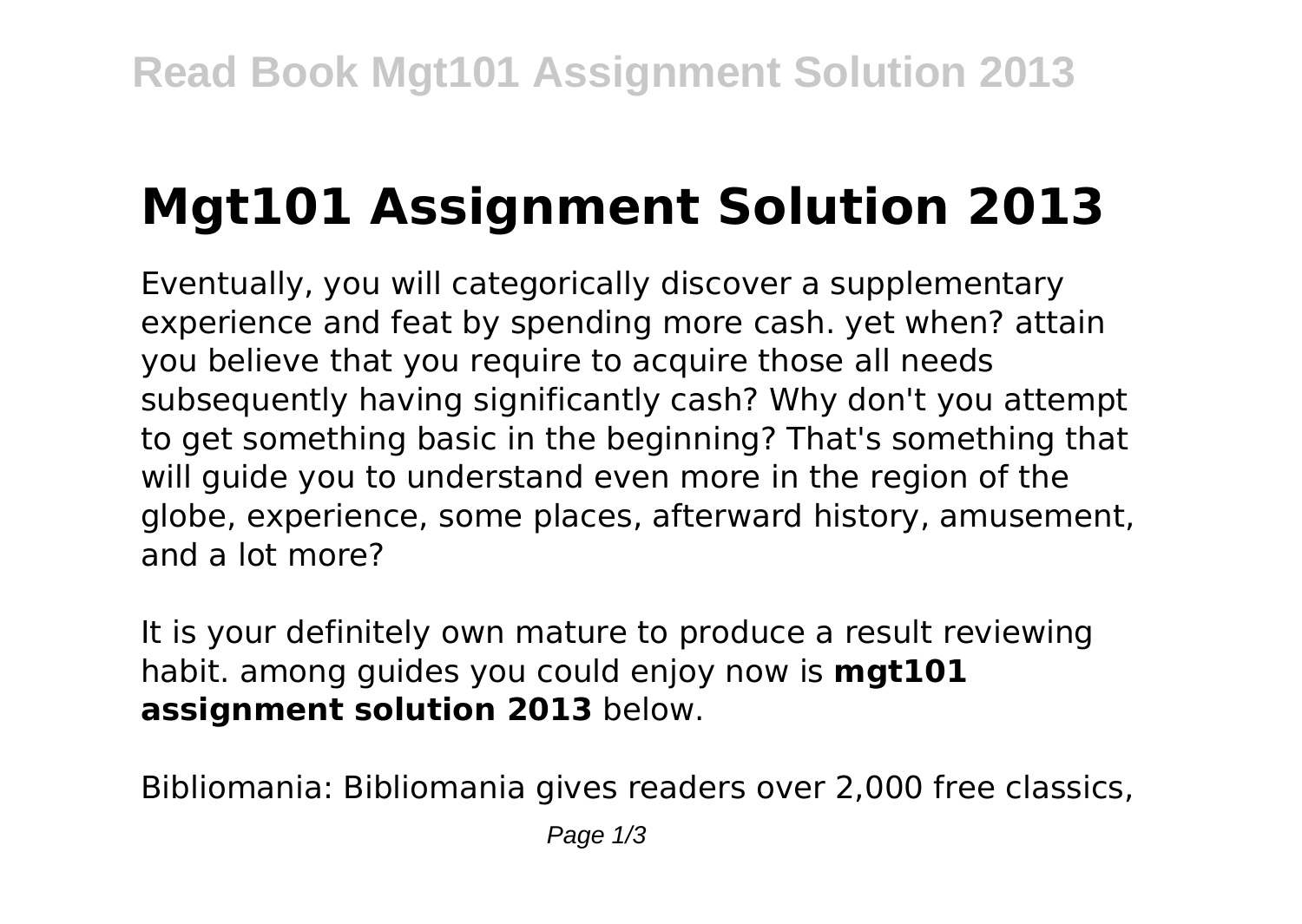including literature book notes, author bios, book summaries, and study guides. Free books are presented in chapter format.

## **Mgt101 Assignment Solution 2013**

Ch08 - Intermediate Accounting solution ; Financial Management Report; Abdelrahman Ramadan -CV; Ch05 - Chapter 05 solution for Intermediate Accounting by Donald E. Kieso, Jerry J. Ch22 - Chapter 22 solution for Intermediate Accounting by Donald E. Kieso, Jerry J. Pakistan studies assignment - Copy

## **Ch12 - Chapter 12 solution for Intermediate Accounting by Donald E ...**

Flag question Question text Wesley-Smith, T. (2013): In some Pacific Island territories, the decolonization process was largely controlled by the and reflected their interests Select one: a. Anti-colonial hierarchical systems b. Pacific Island chiefs c. Indigenous political systems d. colonial powers Feedback Your